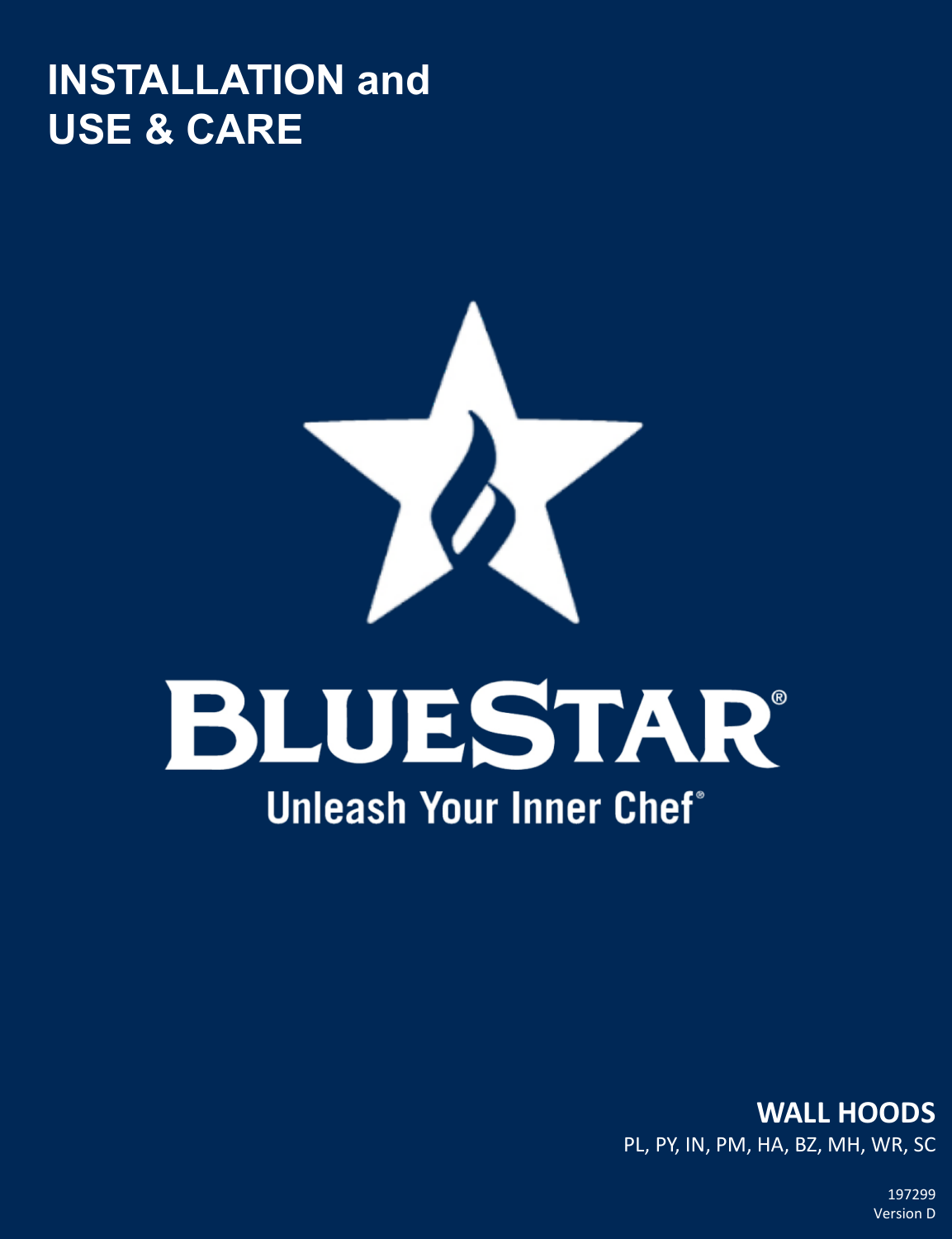

Please take a few moments now to fill in the information below for your future reference. In the event you require parts or service, this information will be needed to ensure you receive the highest quality service we can provide.

| <b>DATE OF PURCHASE:</b>     |  |
|------------------------------|--|
| <b>DEALER'S NAME:</b>        |  |
| <b>DEALER'S ADDRESS:</b>     |  |
| <b>DATE OF INSTALLATION:</b> |  |
| <b>INSTALLER'S NAME:</b>     |  |
| <b>INSTALLER'S ADDRESS:</b>  |  |
| <b>MODEL NUMBER:</b>         |  |
| <b>SERIAL NUMBER:</b>        |  |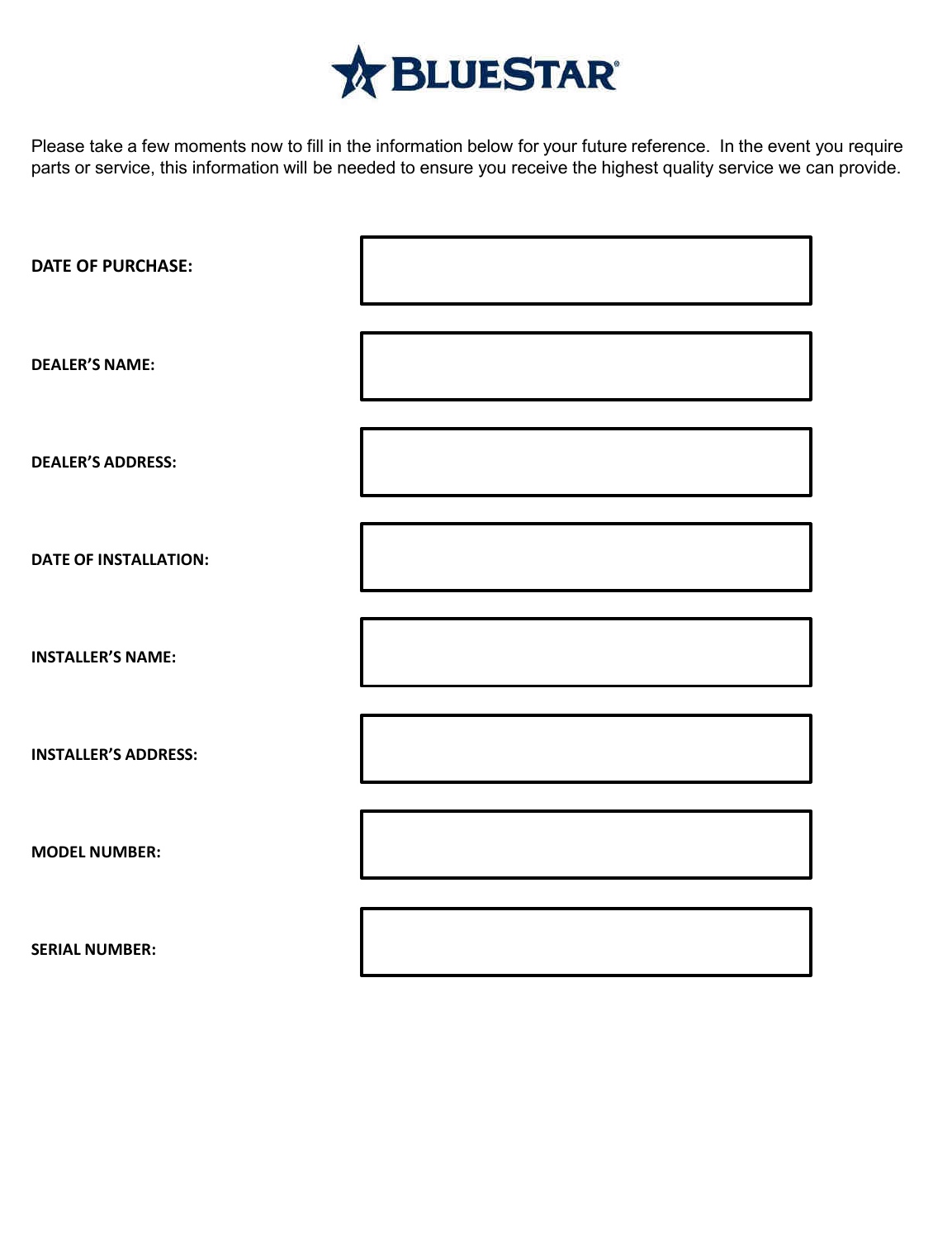### **Table of Contents**

### **INSTALLATION INSTRUCTIONS:**

- 5 Handling and Unpacking
- 7 **Installation of Ducting & Electrical Specifications**
- 8 Removing Liner from Shell | Mounting Shell to Wall
- 9 Installing In-Hood Blowers
- 10 Installing Remote Blowers
- 12 Installing In-Line Blowers
- 14 Installing Wall Hood Duct Covers
- 16 **Installing Manhattan Series Ventilation Hoods**

### **USE AND CARE INSTRUCTIONS:**

- 17 Operating the Push Button Controls
- 18 Cleaning Instructions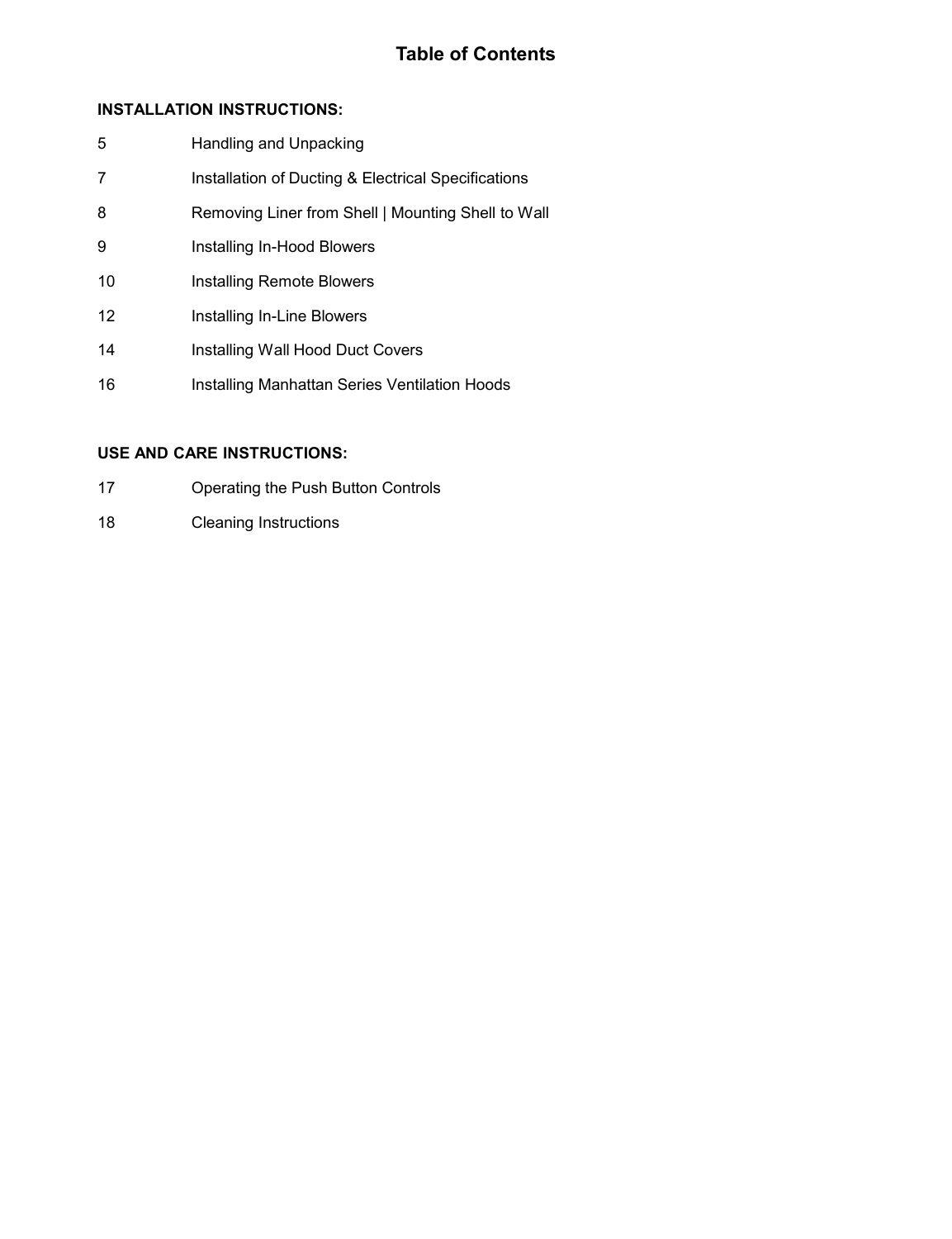### **IMPORTANT**

- 1. This appliance was designed for ease of installation and operation. However, we recommend that you read all sections of this manual before you begin installation.
- 2. Do not remove permanently affixed labels, warnings or data plates from your appliance. This may void the manufacturer's warranty and/or hinder effective servicing and maintenance. These instructions are to remain with the appliance and the consumer is to retain them for future reference.
- 3. Please observe all local and national build codes and ordinances. If no local codes are applicable, please follow all wiring requirements in accordance with the national electrical code, ANSI/NFPA 70 edition.
- 4. Please check with a qualified and trained installer or your local codes for any make-up air requirements.
- 5. This hood is for residential use only and is not designed for installation over a commercial product.
- 6. Make sure all power is turned off at the breaker or fuse box before making any connections.
- 7. To avoid risk of fire, electric shock, or injury to persons, turn off the electricity to the hood from the power supply before cleaning or servicing.

### WARNING

### **To reduce the risk of fire, electric shock or injury to persons observe the following:**

- Use this unit in the manner intended by the manufacturer. If you have any questions contact customer service at (800) 449 – 8691 Monday through Friday from 9am – 5pm EST.
- Before cleaning or servicing unit, switch power off to the unit at the service panel and lock out the service panel. If the service panel cannot be locked out, please affix a warning device prominently, such as a tag, to the service panel.
- Installation work and electrical work must be performed by qualified individuals in accordance with all applicable codes and standards, including fire rated construction.
- Do not damage any existing electrical or hidden utilities when drilling, cutting and/or removing a wall, ceiling or floor.
- Sufficient air is required to properly exhaust gases through the flue of natural and liquid propane fueled cooking equipment to avoid any backdrafting.
- Ducted fans must always vent outdoors.
- Use only metal ductwork. Do not use flexible or corrugated duct.
- Follow all local and national codes and standards for proper air requirements.
- Never vent ducted exhaust air into another room or garage. To reduce the risk of fire and properly vent exhaust air duct must vent outdoors.

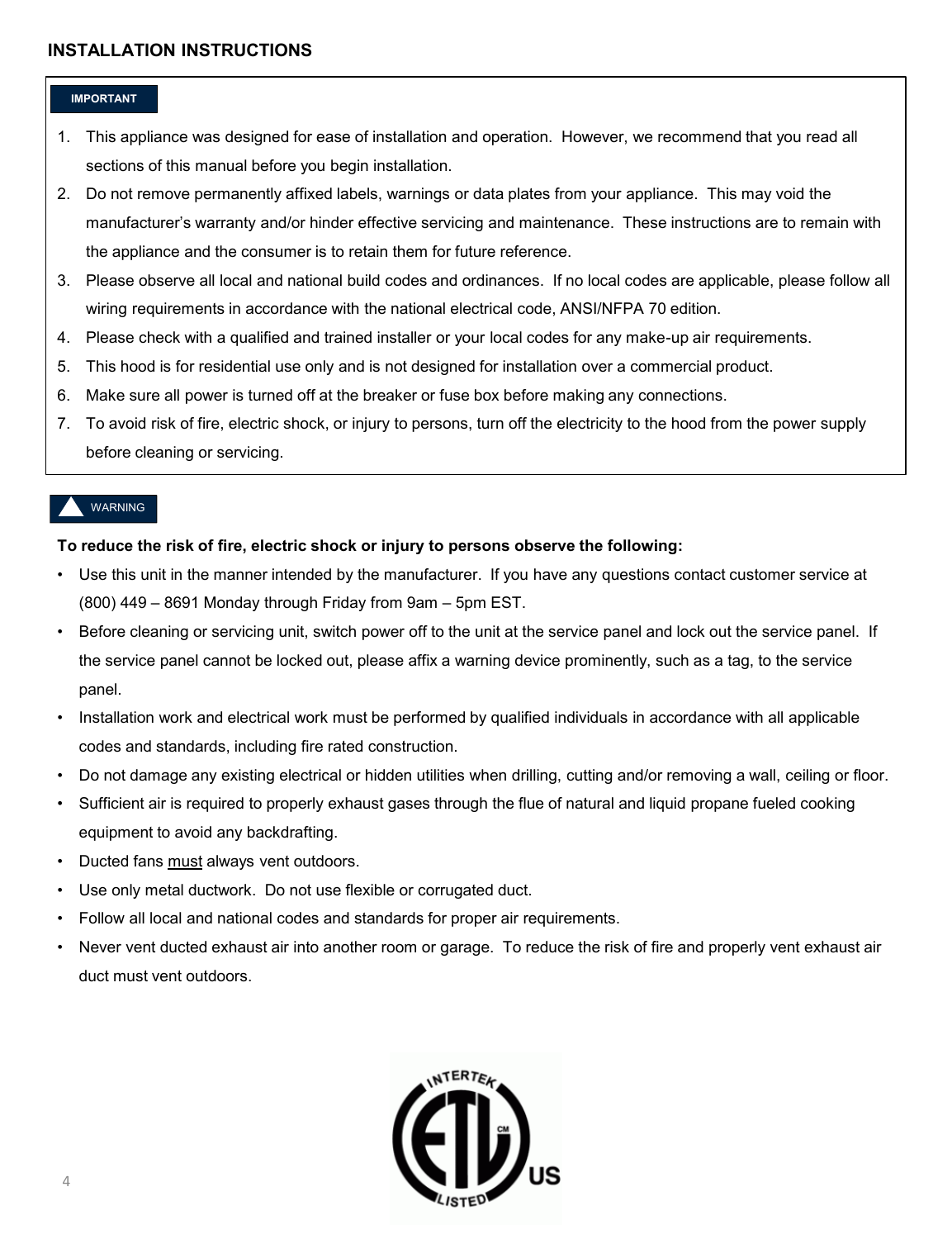### WARNING

### **To reduce the risk of cooking appliance grease fire:**

- Never leave the appliance unattended during use. Boil overs may occur causing spills which may ignite.
- It is recommended you purchase a multi-purpose dry chemical or foam type fire extinguisher for your home and store it in close proximity to your appliances.
- If a fire should occur do not turn on hood to evacuate smoke. Turn off hood.

### **IMPORTANT**

This product is for general residential ventilation applications. Do not use to exhaust hazardous, flammable or explosive materials. Clean baffle filters often since accumulated grease can be a fire hazard and effect the performance of your ventilation hood. Always turn on ventilation hood when operating your cooking equipment.

### **Handling and Unpacking**

### **IMPORTANT**

**Any damage must be reporting before installing the hood. Once the hood has been installed no return will be accepted. Report any damage to your dealer immediately.**

### **Handling:**

- Remove all watches, belt buckles, jewelry, rings and any clothing with metal buttons or snaps to prevent damage to the hood.
- When you begin the installation process remove the hood from its original packaging and place on a clean, nonabrasive blanket.
- Inspect the hood carefully for any damage or imperfections before you begin installation. If any damage or imperfections exist, repack the hood and call your dealer immediately. Do not install damaged hood. It is highly recommended that rubber gloves be worn to prevent scratches on hood and to provide a firm grip.
- When removing the hood from the carton locate the filters since they could be packed separately.
- Do not remove the hood from original packaging until you are ready to install.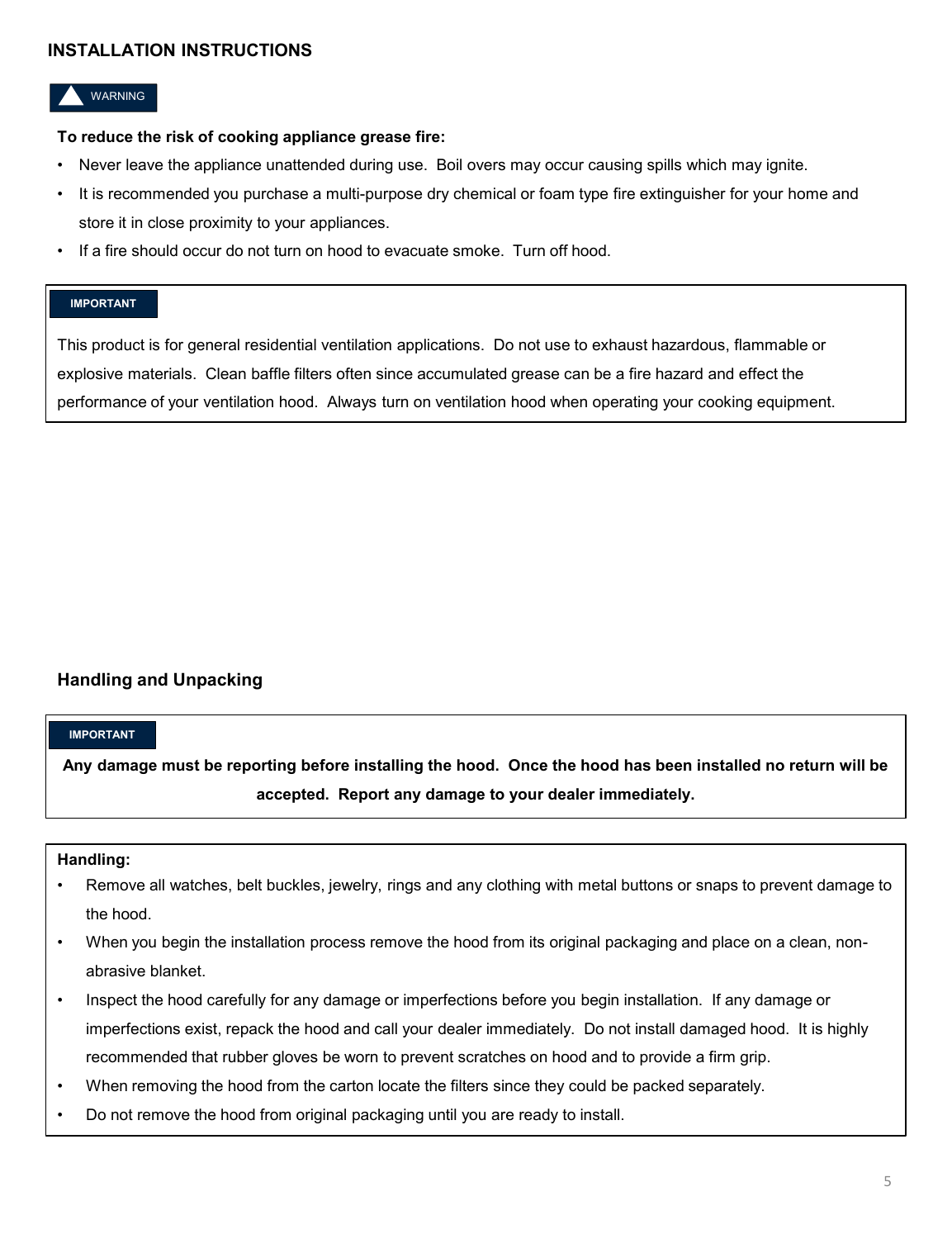### **Unpacking:**

- Check the package for damage. If any damage is visible you should mark the bill of lading you sign that there may be concealed damage.
- Ensure the container is upright. If the container is not upright major damage can occur to your appliance. If damage is discovered do not refuse delivery Contact the dealer and file appropriate freight claims. Save all packaging material. Do not contact the manufacturer since your appliance was shipped from the dealer you purchased it from. Shipping damage claims are to be resolved between the customer, shipping carrier and dealer. The manufacturer may assist in resolving such claims, but such assistance does not relieve you of your responsibility.
- Move the container as close to its installation location as possible. This will reduce moving and handling your appliance once it is out of its shipping container.
- Do not discard packaging without first locating the filters as they may be packed separately.
- Inspect all packaging before discarding.

### **CAUTION**

To reduce the risk of fire and electric shock, install this ventilation unit only with remote blowers models rated maximum 8.4 amps or integral blowers manufactured by EBM, Model D2E146-HT65-14.

Your ventilation hood is designed to work specifically with the integral or remote blower requested. Hood has been evaluated for safety using the blowers listed. Use other blowers at your own risk.

### **Site Preparation: Selecting the Appropriate Height for Installation**

In selecting the proper height to mount the hood, take into consideration the stature of the person or persons who will be cooking. A minimum height of 30" off of the cooking surface to a maximum height of 36" will suit most users. It is recommended but not required that the hood be 6" wider than the cooking appliance to provide a proper capture area for heat and grease.

The bottom of the hood should be 30" minimum to 36" maximum above the countertop. This would typically result in the bottom of the hood being 66" – 72" above the floor. The bottom of the hood should never be more than 72" above the floor or more than 36" above the countertop. These dimensions provide safe and efficient operation of the hood.

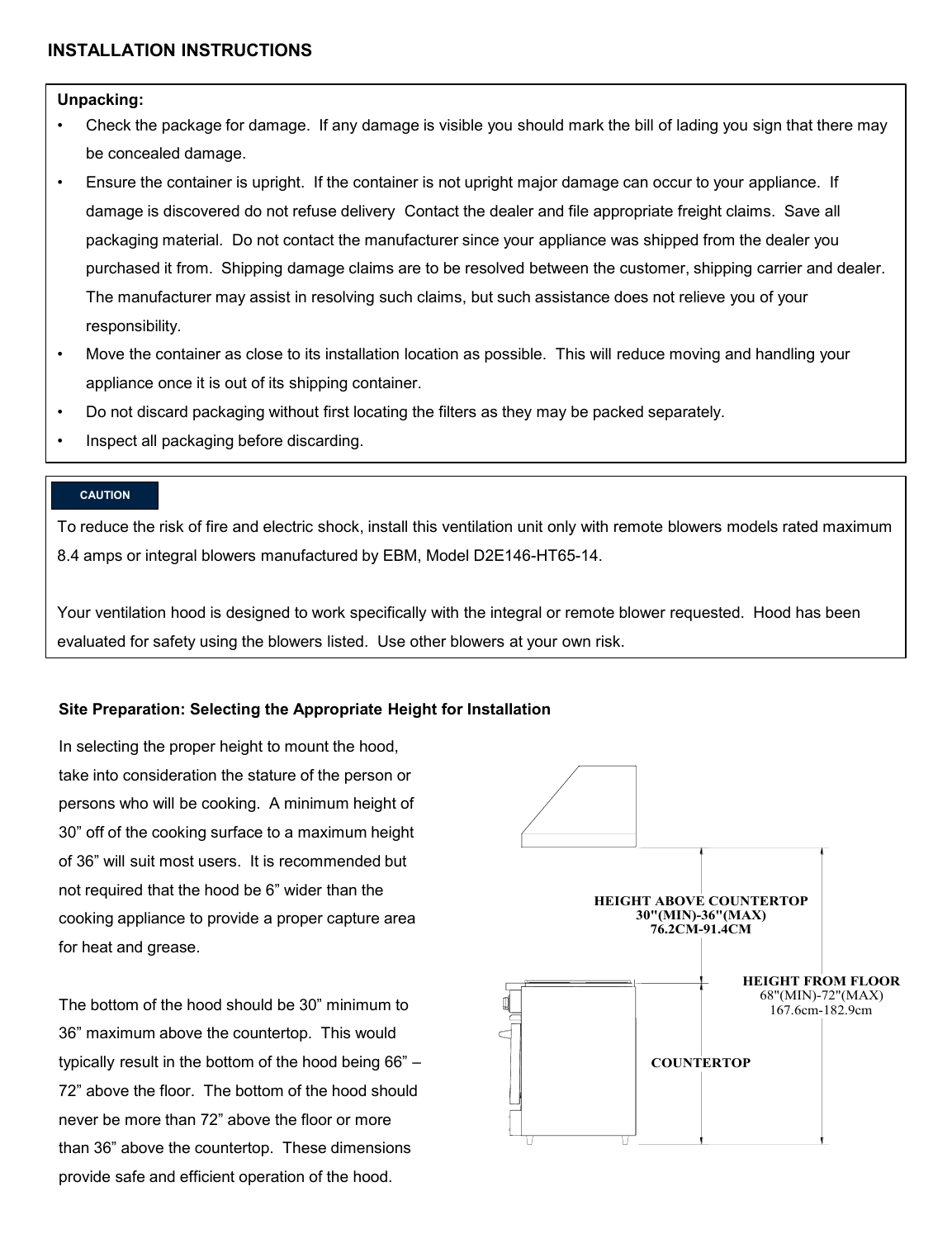### **Installation of Ducting for Proper Operation:**

### **IMPORTANT**

Proper installation of ducting is extremely important for optimal performance of your ventilation system. It is a basic requirement that the kitchen is provided with an air intake to ensure good air circulation and therefore proper operation of the hood. Without this incoming air a depression could form that would reduce the efficiency of the ventilation system. All CFMS are based on tests at 0.1 static pressure. Without static pressure all CFM's would be overstated.

- Consult with local codes for make-up air requirements
- If ducts are combined the square inch area must reflect the total square inch area of the ducts being combined.
- Do not use flexible or corrugated duct. This type of duct will reflect airflow and reduce performance.
- Only use smooth, galvanized metal duct.
- Make the duct run as short and as straight as possible with as few turns as possible.
- Avoid sharp-angled turns. Use smooth gradual turns such as adjustable elbows or 45 degree angled turns.
- For duct runs over 20 feet increase the duct diameter by one inch for every ten feet of duct.
- Airflow must not be restricted at the end of the duct run.
- Damper is not provided. This must be included in duct run to prevent back drafts.
- Do not terminate venting into an attic or chimney.

### **Electrical Specifications:**

### **IMPORTANT**

This hood is designed to be plugged into a 3 prong ANSI or Non-GFCI outlet – 120Volt, 10amp. Ensure the outlet is not obstructed by the duct run prior to installation.



To connect power to in-hood blowers insert molex connector(s) into the opening located on the side of blower motor.

**Ventilation Hood Mounting Instructions:**

**Step 1: Read all instructions thoroughly before beginning installation. If a duct cover is being used please proceed to page 13. For instructions on installing Manhattan style wall hoods proceed to page 15.**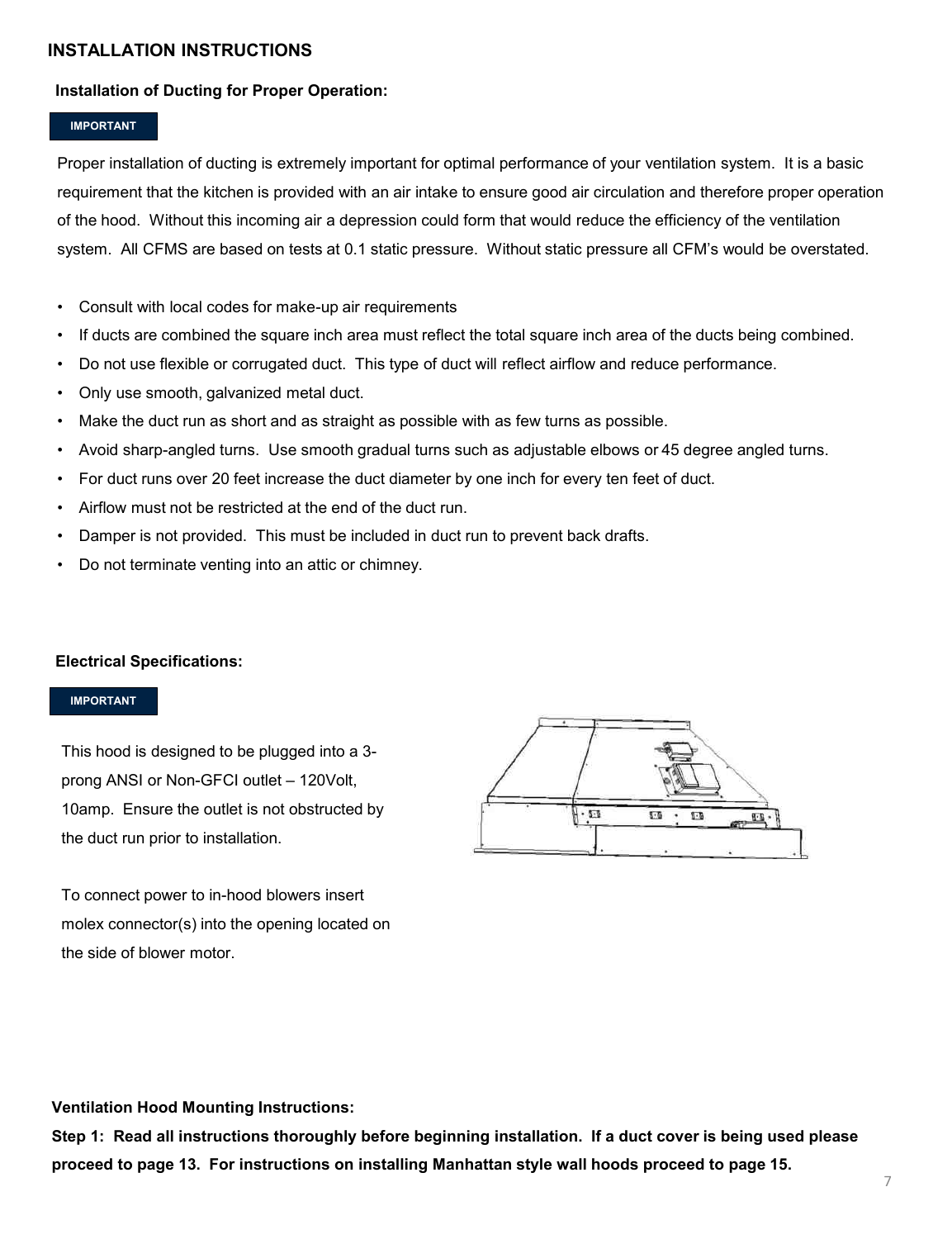### **Step 2: Remove ventilation hood liner from outer shell. (Figures A through F)**



**Figure A: Remove Baffle Filters** Pull filters towards you to disengage from liner.



**Figure B: Remove Grease Trough** Turn fastening screw(s) ¼ turn to unlock.



**Figure C: Remove Inner Shield** Remove screws (front and back) attaching shield to ventilation hood liner. *(Inner shield not on all models)*



**Figure D: Remove Control Panel** Remove screws (front and back) attaching panel to ventilation hood liner.





**Figure E: Remove Mounting Screws** Remove screws in front and back of liner that attach it to the outer shell

**Figure F: Remove Liner from Shell** Carefully slide liner out of outer shell. Remove all protective film from exterior of liner and baffle filters. To completely remove the film from the filters the knobs will need to be removed by turning them counter-clockwise.

### **Step 3: Mount Outer Shell to Wall**

- 1. The bottom of the hood should be 30" minimum to 36" maximum above the countertop for efficient operation.
- 2. This hood is designed to be plugged into a 3-prong Non-GFCI outlet 120Volt, 10 amp. Ensure the outlet is not obstructed by the duct run prior to installation.
- 3. If a duct cover is being used proceed to page 13 to determine which installation process will work best for your application. If no duct cover is being used proceed to Step 4.
- 4. Anchor hood to wall with appropriate shear strength for weight of hood being installed (hardware not included). A number of holes are provided on the back of the shell but they do not need to be used. Additional holes can be drilled if needed to assist in mounting.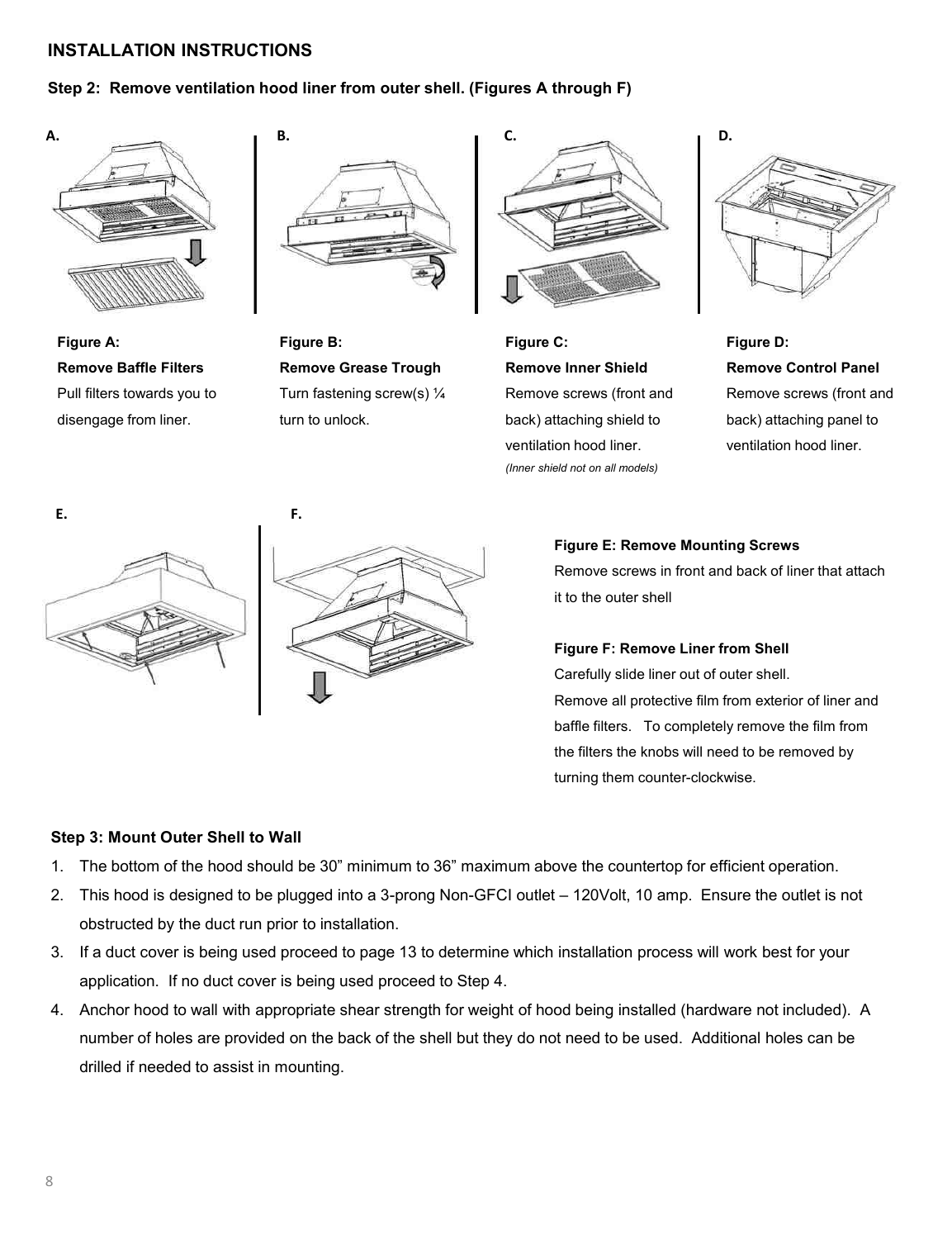### **Step 4-1: Installing In-hood 600 CFM Blowers Duct Connection Detail: 6" Round**

**Recommended Duct Size: 6" | Minimum Duct Size: 6"**



**Figure A:**

included hardware



**Attach Blower** Unscrew blower plate and set to top or rear discharge. Screw blower to plate with





**Figure C: Connect Plate Externally** Re-install all mounting screws outside of liner.



**Figure D: Connect Power Supply** Connect molex connector from control box to blower.

### **Step 4-2: Installing In-hood 1200 CFM Blowers Duct Connection Detail: 10" Round**

**Recommended Duct Size: 10" | Minimum Duct Size: 8"**



**Figure A: Attach Blower Plate** Unscrew blower plate and set to top or rear discharge.



**Figure B: Connect Inner Plate** Screw inner plate with air divider onto base plate.



**Figure C: Connect Blowers** Install dual 600 CFM blowers onto hood with included hardware. Connect molex connectors to blowers.



**Figure D: Install Blowers in Hood** Screw each blower to the plate within the liner with hardware provided.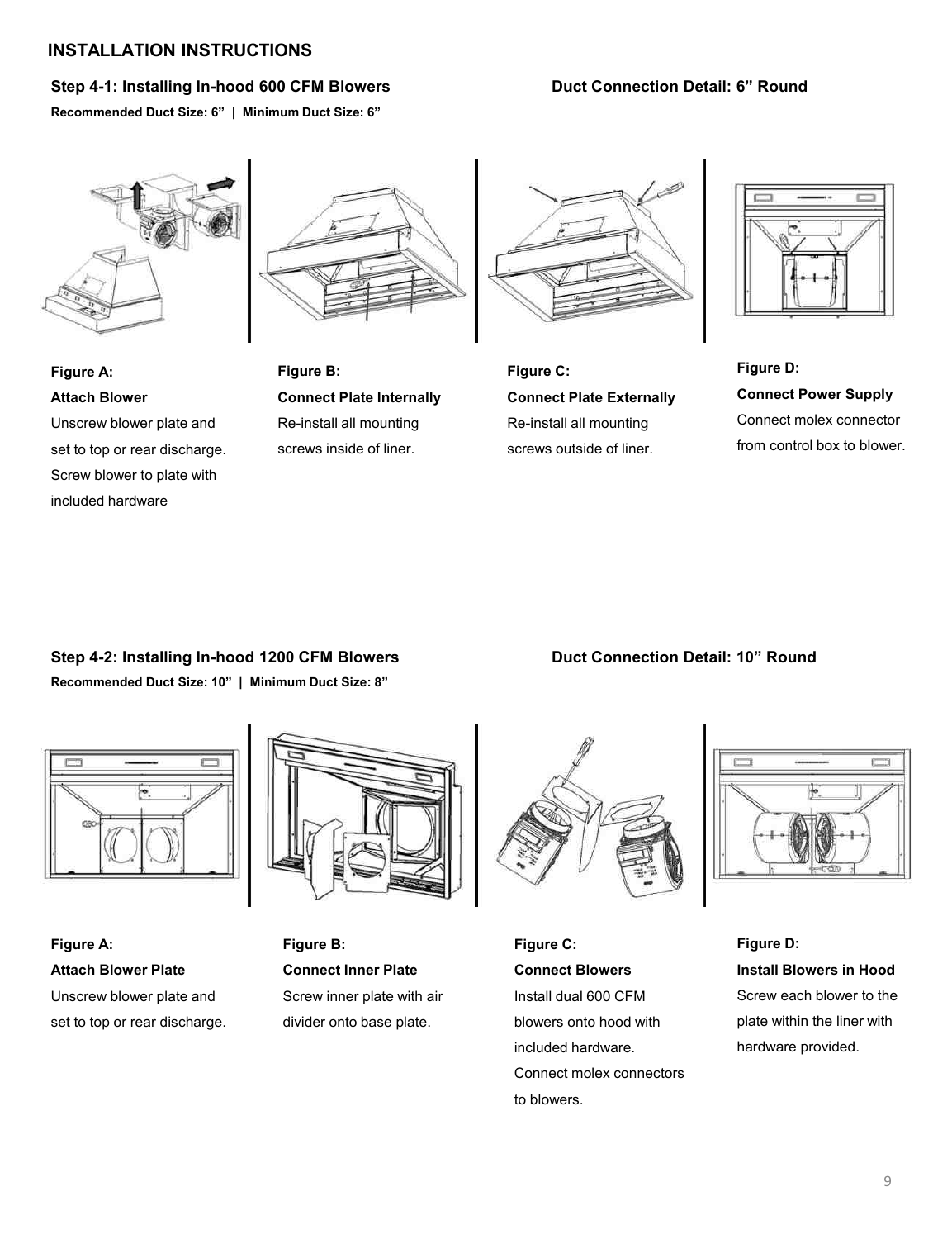### **Step 4-3. Installing Remote Blowers**

| <b>MODEL NUMBER:</b>       | <b>HYEX-1.0/HY-EX-1.4</b>                                                        |
|----------------------------|----------------------------------------------------------------------------------|
| <b>MAXIMUM CFM:</b>        | 1000 CFM/1400 CFM                                                                |
| <b>VOLTS/HERTZ/AMPS:</b>   | 115VAC, 60 Hz, 2.9A (HYEX-1.0) and 3.3A (HYEX-1.4)                               |
| <b>REQUIRED DUCT SIZE:</b> | HYEX-1.0: 8" Round (51 sq. in. equiv.) / HYEX-1.4: 10" Round (80 sq. in. equiv.) |

### **FLAT OR LOW SLOPE ROOF**

1. For flat roofs or roofs having pitch less than 1  $\frac{1}{2}$ " rise in 12", mount blower on roof curb. See Figure 1



- 2. Install the blower with discharge pointing down slope and away from prevailing winds.
- 3. Use flashing and roofing mastic to seal the unit to prevent leaks.
- 4. Cut holes for ducting and electrical wiring as shown in Figure 2.



**IMPORTANT: Remove foam block from inside housing before operating**





- 1. Center the duct cutout between roof rafters
- 2. Install the blower so its discharge is down slope and away from prevailing winds. According to the Standard Roofing Procedures: Shingles must cover rear flashing flange and a minimum of 12" of the side flanges. The flashing on the discharge side of the blower must rest on top of the shingles.
- 3. The blower must be sealed between the roof and its underside with quality roofing mastic.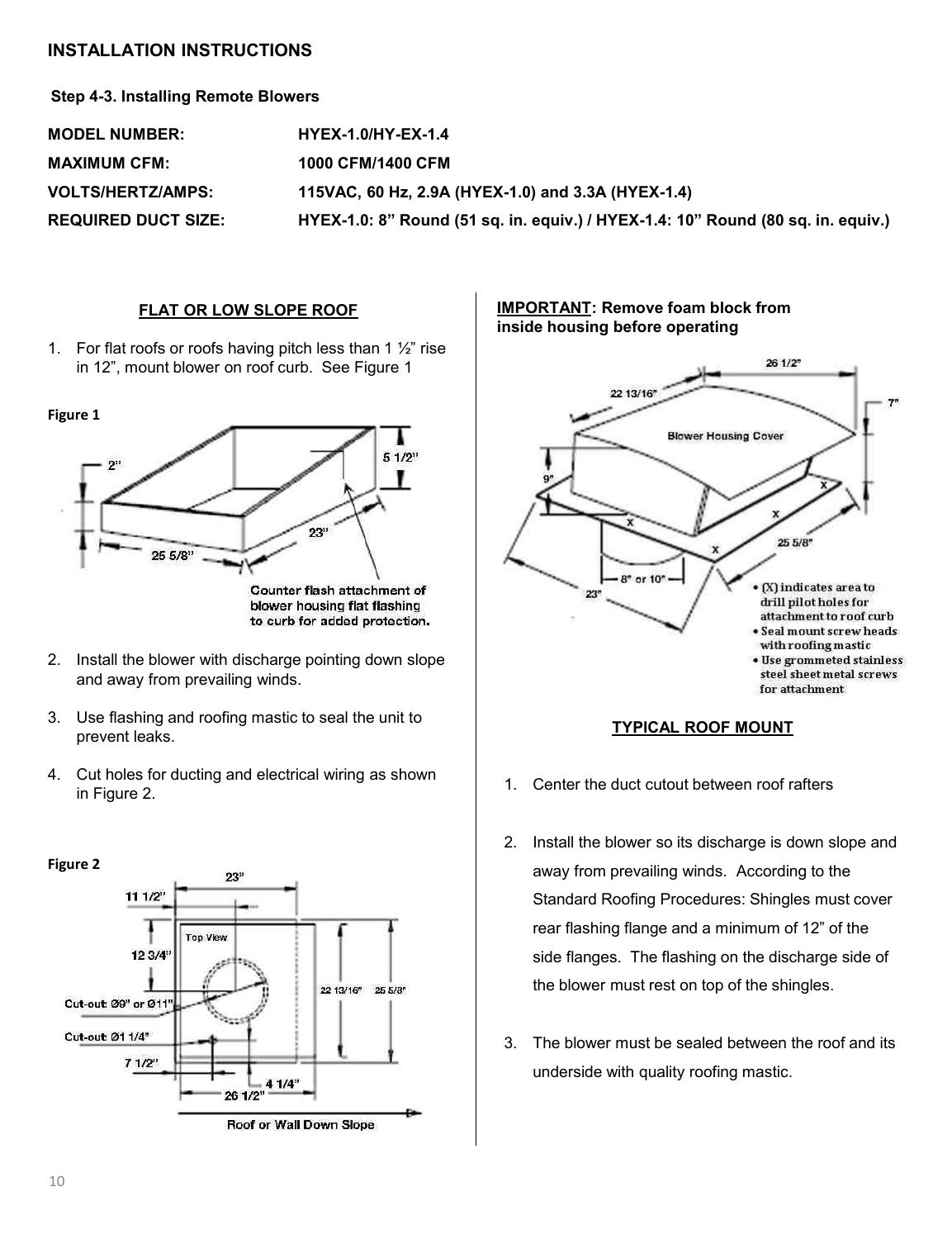### **Step 4-3. Installing Remote Blowers**

### **ELECTRICAL CONNECTIONS**

### **WARNING: TURN OFF POWER AT THE SERVICE BOX PRIOR TO WIRING BLOWER**

- 1. Power supply for the blower s 115V AC, 60 Hz. See page 2 for specifications
- 2. Run electrical cable between the blower and the range hood or blower and wall switch. See Figure 3
- 3. Remove top enclosure of the blower for access to the wiring terminal block.
- 4. Push the electrical cable up through the bottom knock out of the blower body. Pull enough wire up into the housing to make attachment to the terminal block.
- 5. Connect white, black and green wire to three terminal block on hood.





### **DUCT CONNECTIONS**

- 1. Use only round metal duct, elbows and transitions; or rectangular ducting having equivalent area of square inches as per required duct size.
- 2. Tape or use joint sealant on all joints.
- 3. Turn on power and check blower operation.
- 4. Make sure damper opens and closes freely.



**Figure 3**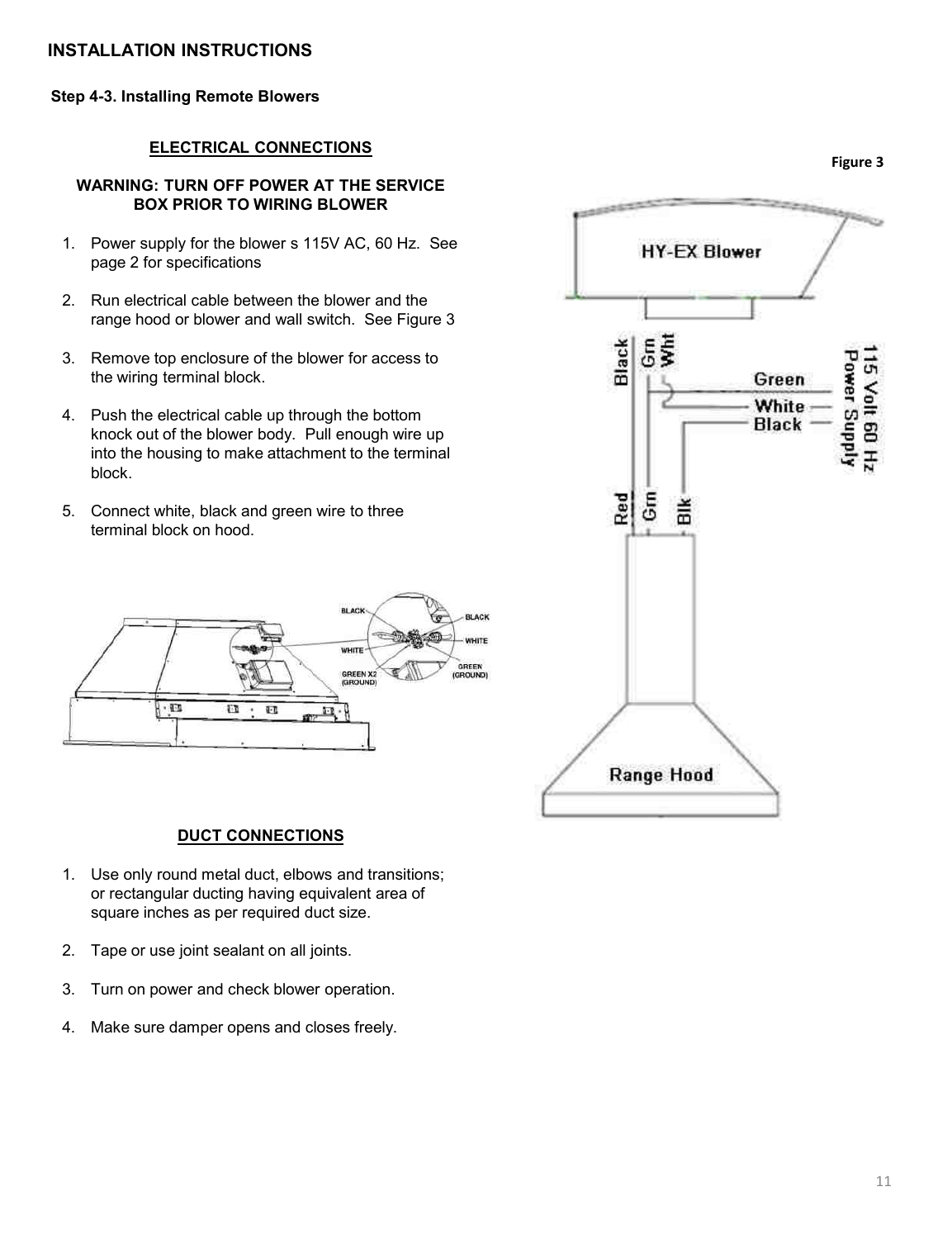### **Step 4-4. Installing In-line Blowers**

### **Mounting Option 1:**

Please follow all applicable codes when installing this unit

- 1. Equipment should be hung at its proper elevation by using temporary fixtures that can be removed after vibration hangers are installed.
- 2. Hanger may be fastened directly to the structure or somewhere between suspended unit (be sure not to over tighten the neoprene element.
- 3. Install hangers.
- 4. Turn nuts on rod assembly clockwise one complete turn on each hanger. Repeat this procedure until temporary hanging fixtures are loose and load of piping or equipment is suspended completely on the vibration hangers.
- 5. Remove temporary hanger fixtures and level piping or equipment by taking additional turns on the spring/top hanger rod nut – clockwise to raise, counterclockwise to lower as required.
- 6. If equipping fan with isolators, they should be attached at this time.
- 7. See wiring section to complete installation.



### **Mounting Option 2:**

Please follow all applicable codes when installing this unit.

- 1. Install wood supports to structure for fan mounting.
- 2. If equipping with vibration mounts, attach to supports.
- 3. Attach fan to vibration mounts (be sure not to overtighten the neoprene element).
- 4. If equipping fan with isolators, they should be attached at this time.
- 5. See wiring section to complete installation.

### **Mounting Option 3:**

Please follow all applicable codes when installing this unit.

- 1. Create/install angle wood supports to structure for fan mounting.
- 2. If equipping with vibration mounts, attach to supports.
- 3. Attach fan to vibration mounts (be sure not to overtighten the neoprene element).
- 4. If equipping fan with isolators, they should be attached at this time.
- 5. See wiring section to complete installation.



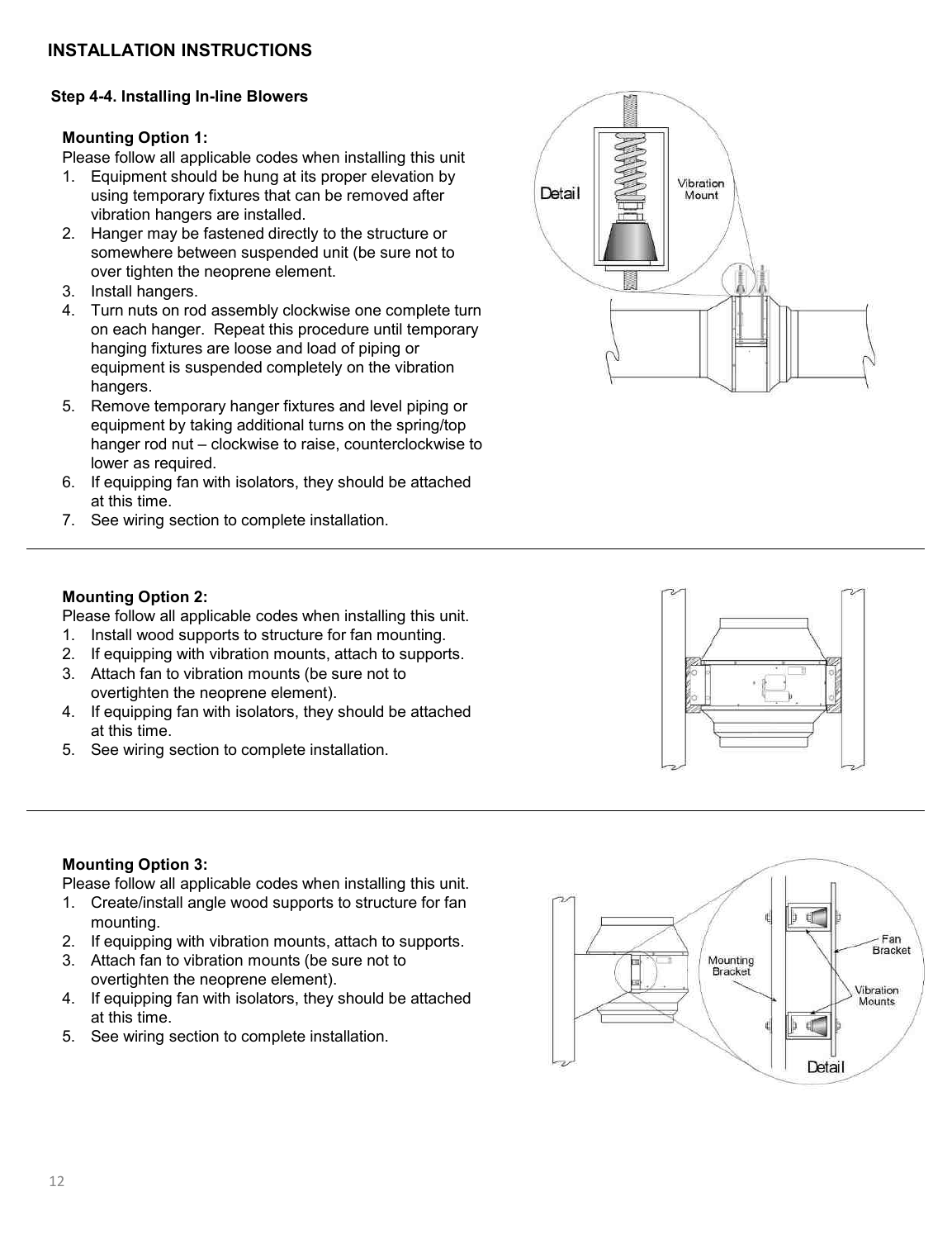### **Step 4-4. Installing In-line Blowers Duct Detail: ATEX-0.8 – 8" Round**

### **Dimensions and Wiring:**

**ATEX-1.2 – 10" Round**

# $3/4"$ F

| Model    | А  |                 | D               | Е | Weight |
|----------|----|-----------------|-----------------|---|--------|
| ATEX-0.8 | 8  | 12 <sub>2</sub> | 15 <sub>2</sub> |   | 19 lbs |
| ATEX-1.2 | 10 | 14              | 15              | 8 | 21 lbs |

### 115 Volt Single Phase Fans



### **Step 5. Mount Outer Shell to Wall**

- 1. The bottom of the hood should be 30" minimum to 36" maximum above the countertop for efficient operation.
- 2. This hood is designed to be plugged into a 3-prong Non-GFCI outlet 120Volt, 10 amp. Ensure the outlet is not obstructed by the duct run prior to installation.
- 3. If duct cover is being used mount duct cover mounting brackets to top of hood through holes provided. If no duct cover is being used proceed to Step 5.
- 4. Anchor hood to wall with appropriate shear strength for weight of hood being installed (hardware not included). A number of holes are provided on the back of the shell but they do not need to be used. Additional holes can be drilled if needed to assist in mounting.
- 5. If duct cover is being used anchor bracket to wall or ceiling (top) and wall (bottom). Do not install duct cover at this time.

### **Step 6. Re-install Liner into Outer Shell**



**Figure A: Lift Liner into Shell** Carefully re-install liner to avoid scratches or damage.



**Figure B: Attach Liner to Shell** Re-install with hardware that mounted liner to shell during shipment.



**Figure C: Re-install Control Panel** screws (front and back) attaching panel to ventilation hood liner.

### **Step 7. Connect Ducting to Ventilation Hood**

Install ducting around starter collar on top or rear of hood and seal according to building code regulations.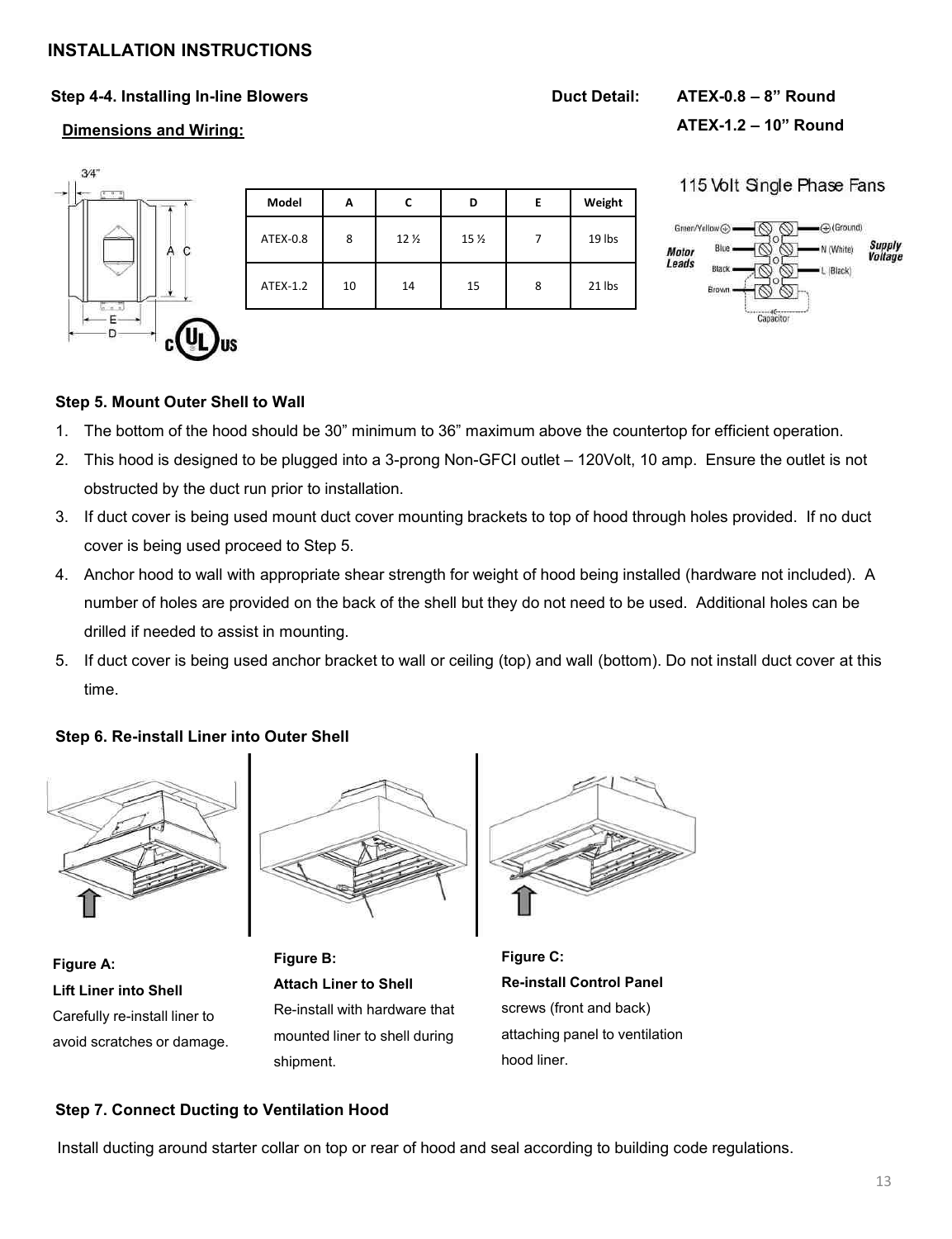### **INSTALLATION INSTRUCTIONS: 1-PIECE DUCT COVERS**

### **Step 8-1. Installing 1-Piece Duct Cover Option 1**

- 1. Secure duct cover to top of hood using machine screws provided.
- 2. Mount complete unit to wall using instructions in Step 4 for Mounting Outer Shell to Wall.
- 3. Install blower plate into hood sealing connection with duct work.
- 4. Install blowers into hood.



### **Step 8-2. Installing 1-Piece Duct Cover Option 2**

- 1. Mount unit to wall using instructions in Step 4 for Mounting Outer Shell to Wall
- 2. Secure wood blocks (not provided) on wall surface above hood.
- 3. Position duct cover around blocks and secure with screws on the top and bottom of each side.
- 4. Install blower plate into hood sealing connection with duct work.
- 5. Install blowers into hood.

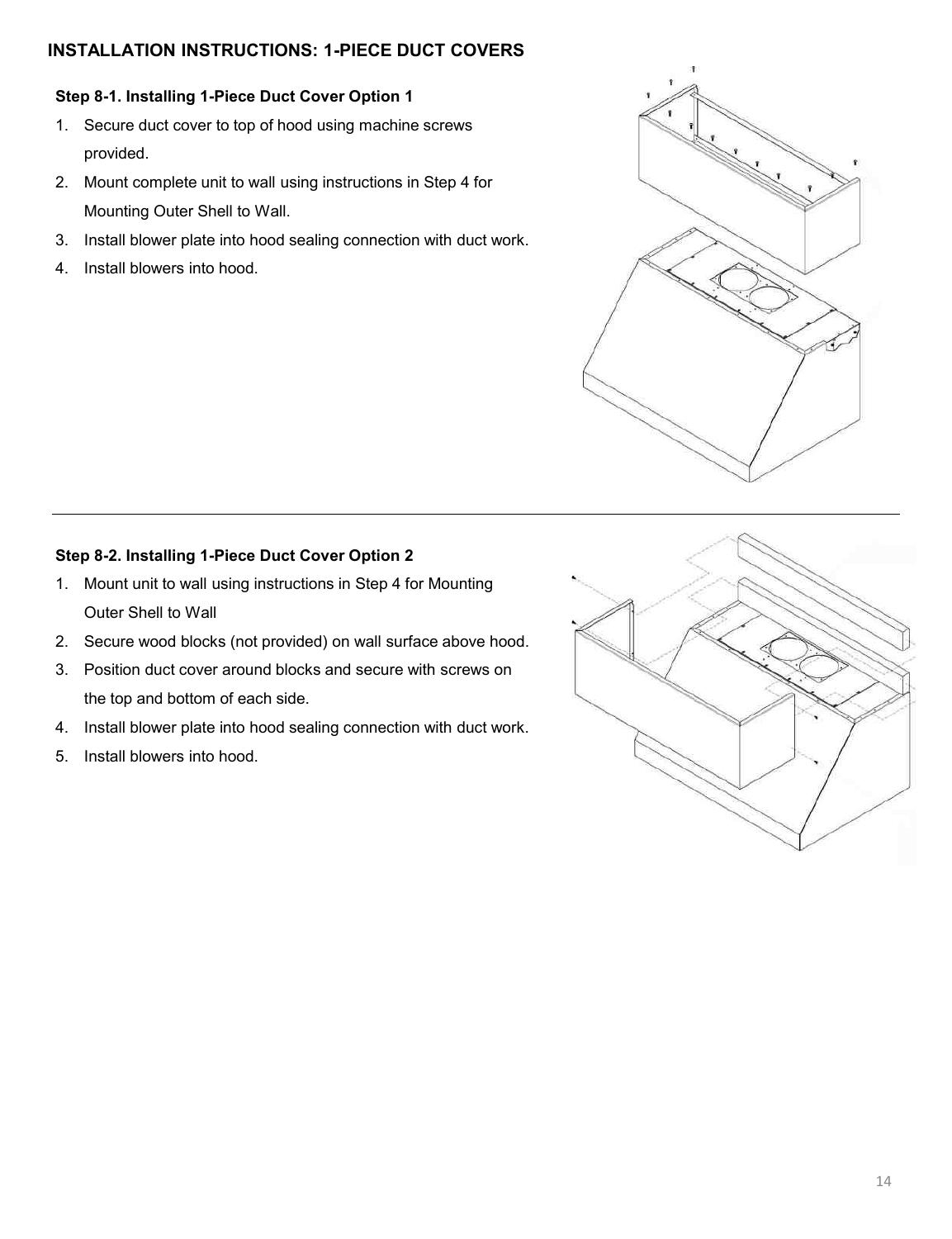### **INSTALLATION INSTRUCTIONS: TELESCOPIC DUCT COVERS**

### **Step 8.3 Installing Telescopic Duct Cover Option 1**

- 1. Attach mounting bracket to wall 1/8" from ceiling and centered with hood.
- 2. Attach lower portion of duct cover to hood with hardware provided.
- 3. Slide upper portion into lower portion of duct cover.
- 4. Anchor and level hood assembly to wall at desired mounting height.
- 5. Install liner into shell following instructions in Step 6 on page 12.
- 6. Slide starter collar into ducting on top or rear of hood and seal according to building code regulations.
- 7. Slide upper portion of duct into mounting bracket and click into place.

*(Duct cover should sit flush to ceiling, but gap could occur if wall and ceiling are not square)*

Optional: Install screw through side of upper portion into mounting bracket on both sides. Hole to be provided by others. \*\*For painted units damage could occur to painted surface from drilling\*\*



### **Step 8-4. Installing Telescopic Duct Cover Option 2**

- 1. Attach mounting bracket to wall 1/8" from ceiling and centered with hood.
- 2. Attach lower portion of duct cover to hood with hardware provided.
- 3. Slide upper portion onto bracket and click into place.

*(Duct cover should sit flush to ceiling, but gap could occur if wall and ceiling are not square)*

4. Slide hood shell and attached lower portion over upper portion and anchor to wall.

Optional: Install screw through side of upper portion into mounting bracket on both sides. Hole to be provided by others. \*\*For painted units damage could occur to painted surface from drilling\*\*

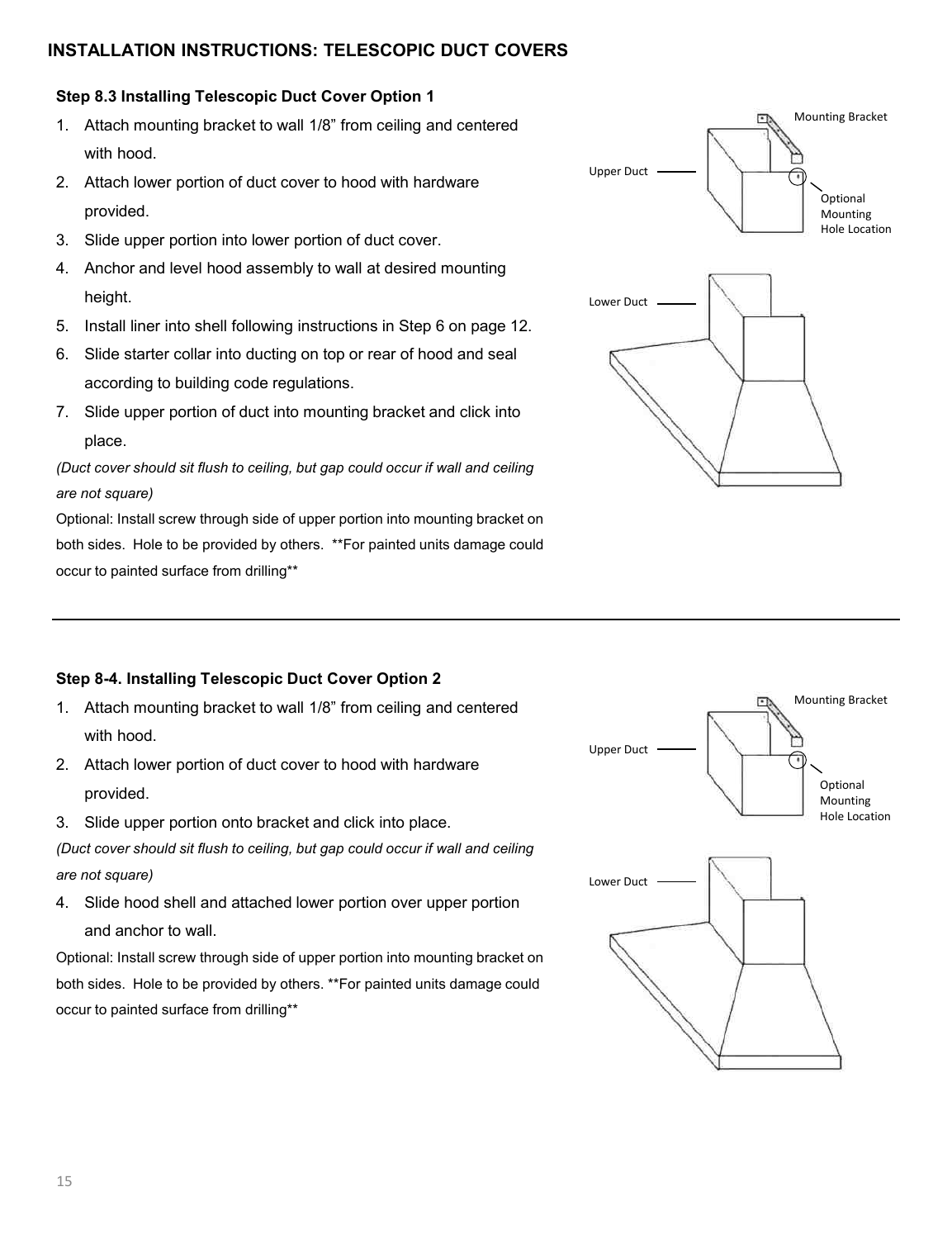### **Manhattan Style Wall Hoods**

- 1. Follow Step 2 of installation instructions on removing liner from outer shell.
- 2. Mount duct to ceiling using method below that best applies to your application.
- 3. Mount blower(s) into duct cover using hardware provided.
- 4. Anchor outer shell to wall and level.
- 5. Secure outer shell to duct cover using method below that best applies to your application.
- 6. Connect molex connectors for blower power and re-install liner using Step 5 from installation instructions.



- 1. Install duct work on duct cover.
- 2. Install duct cover.
- 3. Attach hood on duct cover.
- 4. Anchor hood to wall



- 1. Run all-thread, duct work and transition.
- 2. Put duct cover in position and screw on transition.
- 3. Install blower.
- 4. Install hood.
- 5. Attach hood on duct cover.
- 6. Anchor hood to wall.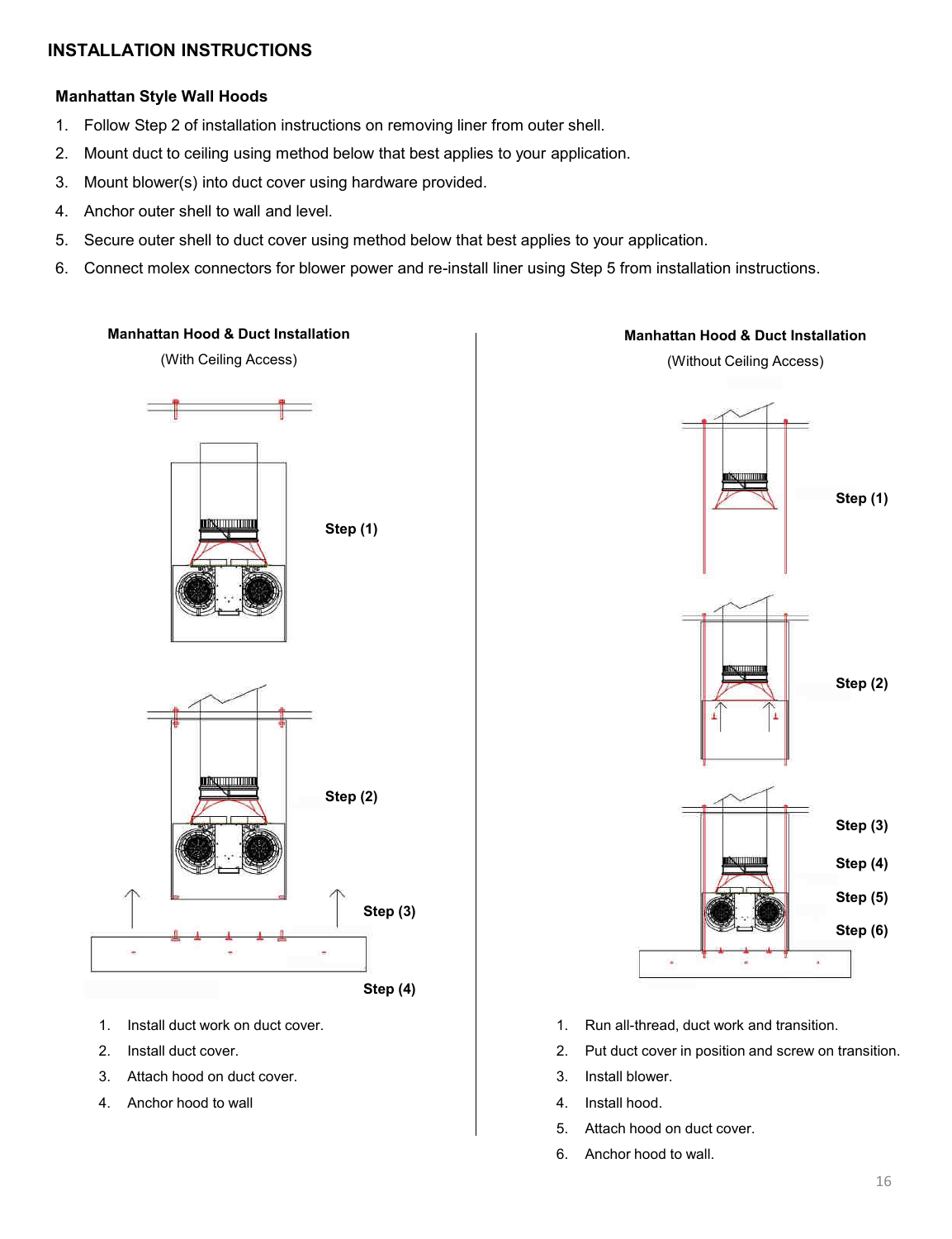### **USE & CARE INSTRUCTIONS**

### **Section 1: Control Panel**



### **Blower Controls:**

- **A** Blower starts on 1st speed
- $B 2<sup>nd</sup>$  speed
- **C** 3 rd speed
- **D** 4<sup>th</sup> speed (Boost Function)\*

After 7 minutes of operation in Boost Mode the blower will automatically move to 3rd speed.

### **Additional Controls:**

### **E – Timer**

Pressing button during operation will cause blower to run for 5 minutes at its current speed. Blower will automatically shut off.

### **F – Light On/Off plus Dimming Feature**

Press once to turn light on and off. Hold in button to adjust light intensity. Selected intensity will stay in controller memory until changed.

### **Section 2: LED Lighting**

### **Operation:**

Press once to turn light on and off. Hold in button to adjust light intensity. Selected intensity will stay in controller memory until changed.

### **Replacing LED Lights:**

LED lights are removable without uninstalling ventilation hood liner.

- Remove hood liner control panel by removing screws attaching it to hood.
- Access LED connections by unscrewing and removing the LED housing support.
- Push tabs to remove lights from control panel.

### **Specifications:**

- Dimmable LED 3000K
- Adjustable light intensity with sweep and fade away function
- Light memory (Intensity stays at last position)
- Light beam angle 60°
- Lens material PC
- 12V DC
- Lumen 125
- PW Consumption: 1.3 watt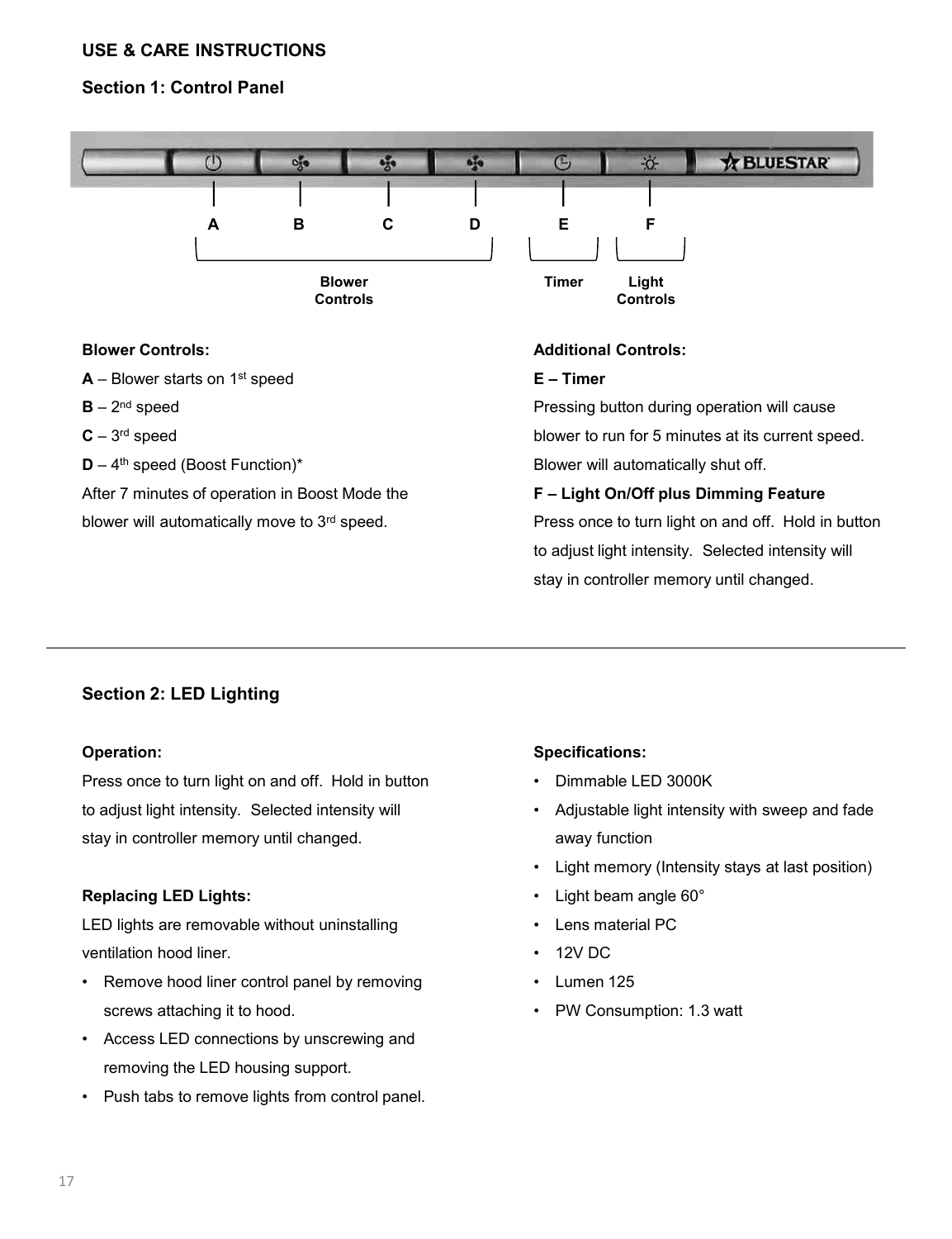### **USE & CARE INSTRUCTIONS**

### **Section 3: Baffle Filters**

### **IMPORTANT**

The function of the baffle filters is the absorption of grease particles that form during cooking. Do not operate ventilation hood without filters in hood. Baffle filters should be examined periodically to assure that the surfaces and parts are clean.

### **3.1: Removing Baffle Filters:**

- Hold both handles located on the filter.
- Pull towards front of hood to depress spring system.
- Pull back of filter down and away from hood.

### **3.2: Removing Grease Trough:**

Grease trough is located at base of baffle filters in rear of hood (see image 3.2).

- Turn fastening screw(s)  $\frac{1}{4}$  turn to unlock.
- Pull towards front of hood careful not to spill contents inside.

### **3.3: Removing Inner Shield:**

Inner shield is located behind baffle filters (see image 3.3).

Remove screws attaching shield to ventilation hood liner.

### WARNING

### **3.4: Cleaning Baffle Filters**

The baffle filters are dishwasher safe or can be cleaned in a sink with hot, soapy water. Do not use caustic detergent to clean the filters. Abrasive cleaners may harm or damage the finish. Do not disassemble the baffle filter. Disassembly will void the warranty.

### **Section 4: Cleaning Interior and Exterior**

### WARNING

### **Your hood must be kept clean and maintained properly**

- Do not use abrasive cleaners, steel wool pads, abrasive cloths or cleaners with chlorides.
- Do not allow grease to accumulate. For best results wipe the canopy down with a soft cloth and hot, soapy water.
- The cleaning of the outside of the hood depends on the material used as a decorative exterior. See section for 4.2 for material specific cleaning instructions.
- Do not use abrasive or aggressive chemicals to clean the interior or exterior of the hood.